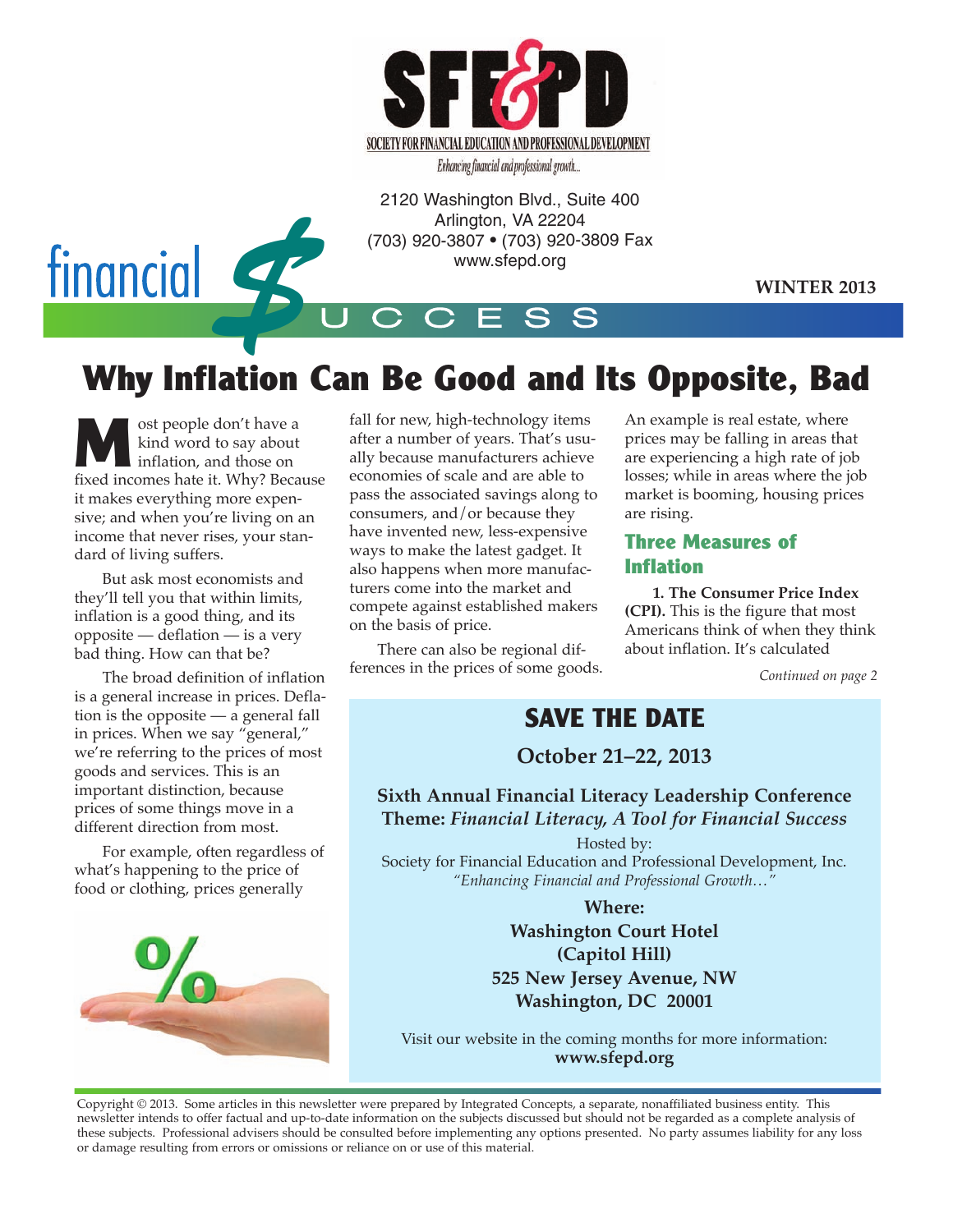#### **Why Inflation**

#### *Continued from page 1*

monthly by the Bureau of Labor Statistics, based on the prices of a basket of some 80,000 different goods and services that most consumers buy in markets all across the country. The Bureau of Labor statistics categorizes those goods and services as:

4Food and beverages (including at-home and restaurant meals) 4Housing (rent of primary residence, owners' equivalent rent, furniture)

4Clothing and footwear (includ-ing jewelry)

4Transportation (new vehicles, airline fares, gasoline, motor vehicle insurance)

4 Medical care (prescription drugs and medical supplies, physicians' services, eyeglasses and eye care, hospital services)

4Recreation (televisions, toys, pets and pet products, sports equipment, admissions)

 $\mathbf{E}$ ducation and communication (college tuition, postage, telephone services, computer software and accessories)

Other goods and services (tobacco and smoking products, haircuts, and other personal services)

The CPI also includes sales and excise taxes, utility fees, and highway tolls. It excludes investments like stocks, bonds, and insurance, as well as income and Social Security taxes. You'll sometimes hear the expression "core inflation." This is a derivation of the CPI that excludes the goods that have very volatile prices, like food and fuel. The idea is to avoid outlying, short-run price changes that mask longer-term trends.

**2. GDP deflator.** Based on changes in Gross Domestic Product (GDP), this is a broader measure than the CPI because it includes

every kind of good and service the economy produces and delivers. For example, it includes raw materials and industrial goods, like steel, factory equipment, and investment services. It's expressed as a percentage that reduces the nominal new price of a good or service to reflect the quantity of goods. The GDP deflator is regarded as a more accurate measure of price trends throughout the *entire* economy.

**3. Producer Price Index (PPI).** This measures changes in the wholesale prices of goods and services by manufacturers. It's often looked at as a leading indicator to estimate later changes in the CPI.

#### **How Inflation Can Be a Good Thing**

Inflation is a byproduct of economic growth, which is the means by which the standard of living rises. Think of it this way: prices are a function of supply and demand; if businesses post higher prices for their goods and services and they stick, it's because demand is willing and able to pay those prices. One of the ways that people can afford to pay more is if their incomes are rising, which is what happens when they are working for successful companies. Higher prices are also supported when there is a continually growing number of people with jobs and money to spend.

Inflation can also stimulate growth by making existing debt cheaper. Think of homeowners who stretch their budgets to buy the nicest home they can afford. Over time, if the economy grows, so does their income. If they hold a fixedrate mortgage, their monthly mortgage payment for principal and interest becomes a smaller and smaller percentage of their income. As a result, they have an increasing amount of free cash flow to spend on other goods and services. And in turn, that causes businesses to hire more people.

#### **The Destructive Power of Deflation**

Deflation is a general decline in prices and is a destructive economic force. For one thing, it's a sign that businesses can't pass along higher costs of production. Second, it results in lower revenue and cutbacks in production and employment. When people lose their jobs, they spend less, have trouble keeping up with their bills, and even lose their homes.

Third, deflation makes debt more expensive. As incomes and business profits decline, fixed-rate loans become an increasingly larger percentage of cash flow. Banks make fewer loans because fewer borrowers can qualify. People who still have jobs start paying off debt more aggressively. This further reduces demand for goods and services, and the economy goes into a negative feedback loop, feeding negative growth and higher unemployment.

Deflation is one of the major causes of economic depressions. In the 13 years from 1927 through 1939, the U.S. experienced CPI deflation in eight years, with prices falling 8.9% in 1931, 10.3% in 1932, and 5.0% in 1933. By comparison, during the Great Recession, we experienced only one year of very slight deflation, when the CPI fell by 0.4% in 2009.

#### **The Inflation "Ideal"**

Is there an ideal rate of inflation? Economists suggest that a "moderate" rate of inflation — in the low single digits — is optimal for sustained long-term growth. They point to U.S. experience: from 1900 through 2011, the U.S. averaged an annual growth rate of 3.3% a year, facilitated by an average annual rate of inflation of 2.9%. Indeed, the Federal Reserve Bank has said that an inflation rate of 2% to  $3\%$  is ideal.  $\circ$  OOO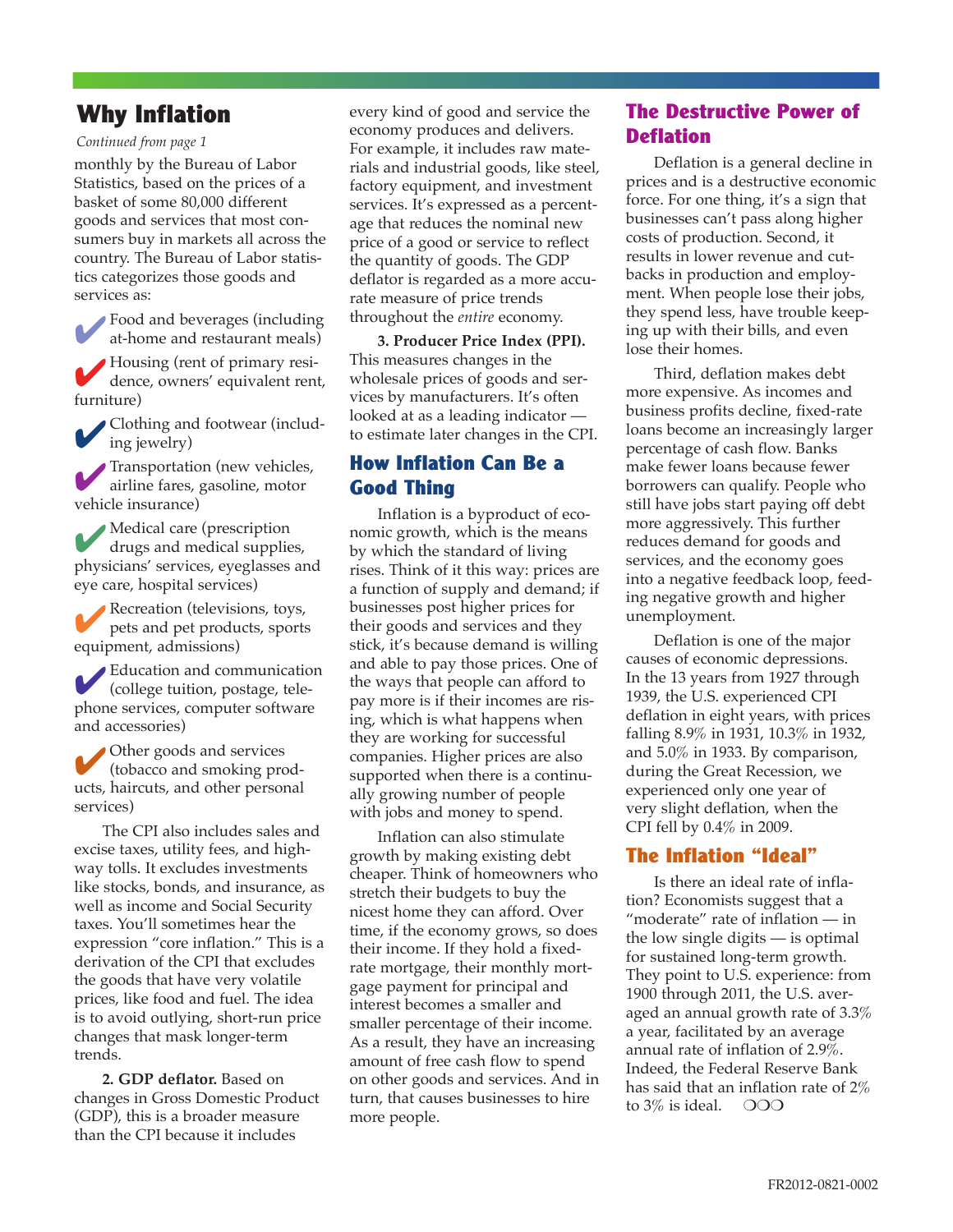### **Long-Term-Care Insurance: Considerations**

on't confuse long-term-care insurance with long-term disability insurance or Medicare. Disability insurance provides you with an income when you can't work because of an illness or injury. Medicare is government insurance to pay for medicine and medical treatment after you're 65 years old. Long-term-care insurance pays for people to watch over you when you're too weak or feeble to take care of yourself, including in-home care or living in an assisted-living facility or nursing home.

With people living longer than ever — the average American now lives to age 78½ — and baby boomers beginning to swell the ranks of the retired, demand for long-term care is likely to continue to grow. A Georgetown University study recently found that two out of every five Americans turning 65 will need more than two years of long-term care. While the average length of stay in a nursing home was 14 months in 2010, some people remain there far longer.

As with medical costs in general, long-term care is expensive and getting more so every year. According to a 2011 survey by Genworth, the national average for in-home care is more than \$43,000 a year. For a private room in a nursing home, the national average is more than \$77,000; and at 5% inflation, it's projected to cost \$193,000 per year in 20 years. And that's on



top of the cost of prescriptions, medical care, and hospital procedures.

For a number of years, people have been taking out long-term-care insurance policies against these costs to protect their nest eggs. But economics have also put the squeeze on the companies that offer long-term-care services; and over the past five years, 10 of the 20 major carriers have stopped writing new individual policies. The result is that the policies from the remaining carriers, which were already expensive, are becoming more expensive.

According to the American Association for Long-Term-Care Insurance, nationwide, the average long-term-care premium is \$2,350 a year for a 55-year-old couple and \$4,660 for a 65-year-old couple.

If you're considering taking out a long-term-care insurance policy, here are some key issues to think about:

4**You don't get a refund if you never use it or don't use it all.** About 30% of the population won't ever use long-term care. In addition, half of those admitted to a longterm-care facility stay only five months or less (it's the small number of people who stay much longer that raises the average stay to 14 months). Since, as with homeowners insurance, you don't build savings inside a long-term-care policy, if you never make a claim, you don't receive a penny back. So, taking your health and family history into account, you need to weigh the chances that you'll actually make a claim versus the value of saving and investing the money you would spend paying for it.

4**Premiums get more expensive the older you are.** Industry experts say the "sweet spot" for long-term-care premiums is the mid- to late 50s. If you're in that



age bracket, it can pay to make your decision before you get older.

It might become too expen**sive to keep.** With premiums skyrocketing, some current policyholders are being forced to cancel their policies without ever having filed a claim. As an alternative, they're considering scaling back on the potential benefits to keep their premiums low. Some of the strategies: reducing or eliminating the inflation-protection feature, reducing coverage from lifetime benefits to a maximum of three to five years, and using a policy as a supplement to personal funds instead of as the sole source of payment for long-term-care services.

4**Think about a "shared" policy.** Instead of taking out two separate policies for you and your mate, share a policy. It's more expensive than a single individual policy, but less than the cost of two policies.

4**Ask insurers about a "hybrid" policy.** This is a policy that marries long-term-care insurance either with an annuity or a life insurance policy that provides a living benefit to pay for health care costs.

Don't know what your best options are for long-term care? Please call if you'd like to discuss this in more detail.  $\degree$  OOO